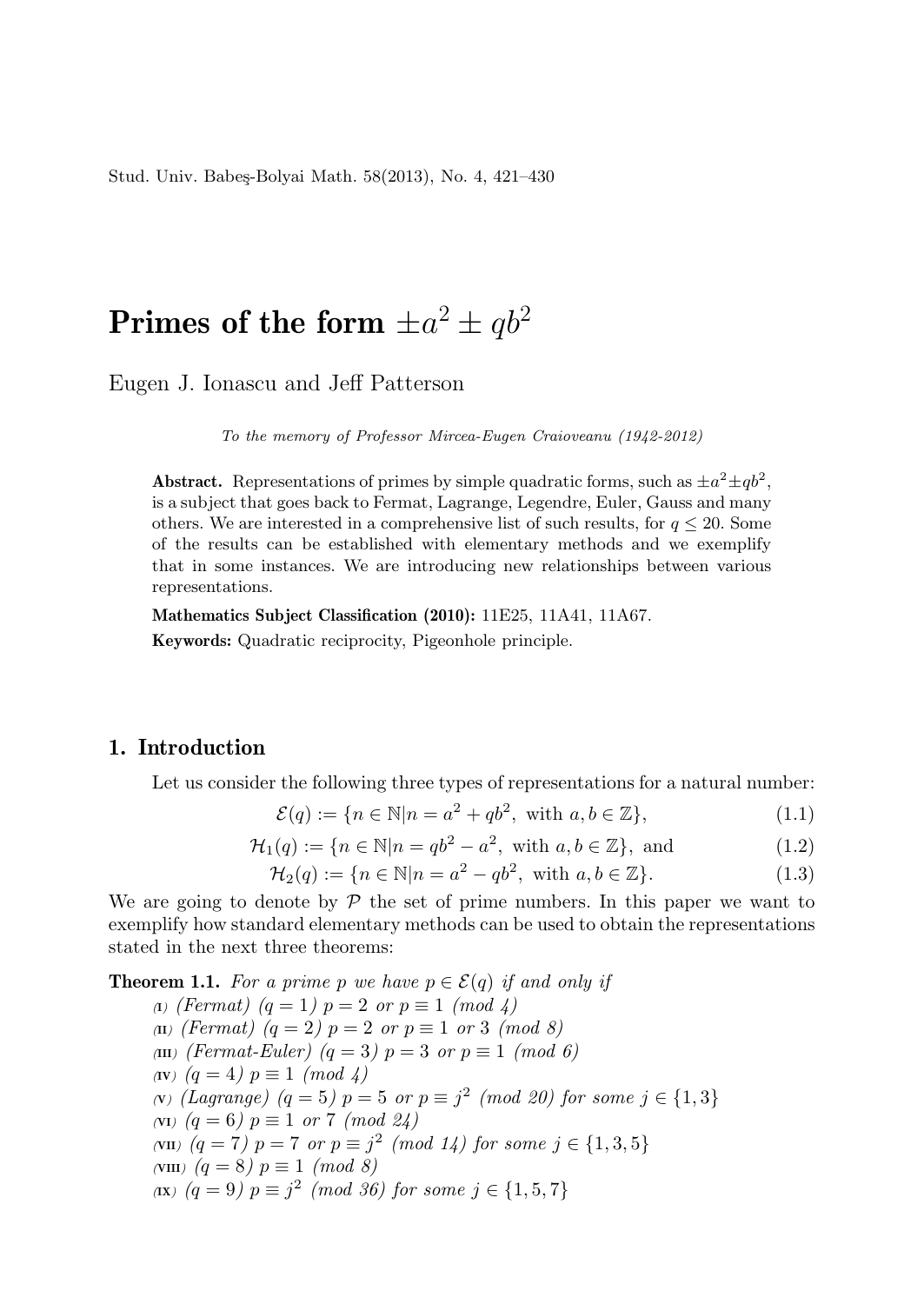(x)  $(q = 10)$   $p \equiv j \pmod{40}$  for some  $j \in \{1, 9, 11, 19\}$ (XI)  $(q = 12)$   $p \equiv j \pmod{48}$  for some  $j \in \{1, 13, 25, 37\}$ (XII)  $(q = 13)$   $p \equiv j^2 \pmod{52}$  for some  $j \in \{1, 3, 5, 7, 9, 11\}$ (XIII)  $(q = 15)$   $p \equiv j \pmod{60}$  for some  $j \in \{1, 19, 31, 49\}$  $(XIV)$   $(q = 16)$   $p \equiv 1 \pmod{8}$ 

We are going to prove (VII), in order introduce the method that will be employed several times. One may wonder what is the corresponding characterization for  $q = 11$ or  $q = 14$ . It turns out that an answer cannot be formulated only in terms of residue classes as shown in  $([19])$ . We give in Theorem 1.4 possible characterizations whose proofs are based on non-elementary techniques which are described in [6].

**Theorem 1.2.** For a prime p we have  $p \in H_1(q)$  if and only if

(I)  $(q = 1)$   $p \neq 2$ (II)  $(q = 2)$   $p = 2$  or  $p \equiv \pm 1 \pmod{8}$  (i.e.  $p \equiv 1$  or  $p \equiv 1 \pmod{8}$ ) (III)  $(q = 3)$   $p \in \{2, 3\}$  or  $p \equiv 11 \pmod{12}$ (IV)  $(q = 4)$   $p \equiv 3 \pmod{4}$ (v)  $(q = 5)$   $p = 5$  or  $p \equiv \pm j^2 \pmod{20}$  for some  $j \in \{1,3\}$ (VI)  $(q = 6)$   $p = 2$  or  $p \equiv j \pmod{24}$  for some  $j \in \{5, 23\}$ (VII)  $(q = 7)$   $p = 7$  or  $p \equiv j \pmod{14}$  for some  $j \in \{3, 5, 13\}$ (VIII)  $(q = 8)$   $p = 7$  or  $p \equiv -j^2 \pmod{32}$  for some  $j \in \{1, 3, 5, 7\}$ (IX)  $(q = 9)$   $p \equiv -1 \pmod{6}$ (x)  $(q = 10)$   $p \equiv j \pmod{40}$  for some  $j \in \{1, 9, 31, 39\}$ (XI)  $(q = 11)$   $p \in \{2, 11\}$  or  $p \equiv -j^2 \pmod{44}$  for some  $j \in \{1, 3, 5, 7, 9\}$ 

In this case, for exemplification, we show (V).

**Theorem 1.3.** For a prime p we have  $p \in H_2(q)$  if and only if (I)  $(q = 1) p \neq 2$ (II)  $(q = 2)$   $p = 2$  or  $p \equiv \pm 1 \pmod{8}$ (III)  $(q = 3)$   $p \equiv 1 \pmod{12}$ (IV)  $(q = 4)$   $p \equiv 1 \pmod{4}$ (v)  $(q = 5)$   $p = 5$  or  $p \equiv \pm j^2 \pmod{20}$  for some  $j \in \{1, 3\}$ (VI)  $(q = 6)$   $p = 3$  or  $p \equiv j \pmod{24}$  for some  $j \in \{1, 19\}$ (VII)  $(q = 7)$   $p = 2$  or  $p \equiv j \pmod{14}$  for some  $j \in \{1, 9, 11\}$ (VIII)  $(q = 8) p = 7 \text{ or } p \equiv j^2 \pmod{32}$  for some  $j \in \{1, 3, 5, 7\}$ (IX)  $(q = 9)$   $p \equiv 1 \pmod{6}$ (x)  $(q = 10)$   $p \equiv j \pmod{40}$  for some  $j \in \{1, 9, 31, 39\}$ (XI)  $(q = 11)$   $p \equiv j^2 \pmod{44}$  for some  $j \in \{1, 3, 5, 7, 9\}$ 

We observe that for  $q = 2$ ,  $q = 5$ ,  $q = 10$  the same primes appear for both characterizations in Theorem 1.2 and Theorem 1.3. There are several questions that can be raised in relation to this observation:

**Problem 1.** Determine all values of  $q$ , for which we have

$$
\mathcal{H}_1(q) \cap \mathcal{P} = \mathcal{H}_2(q) \cap \mathcal{P}.\tag{1.4}
$$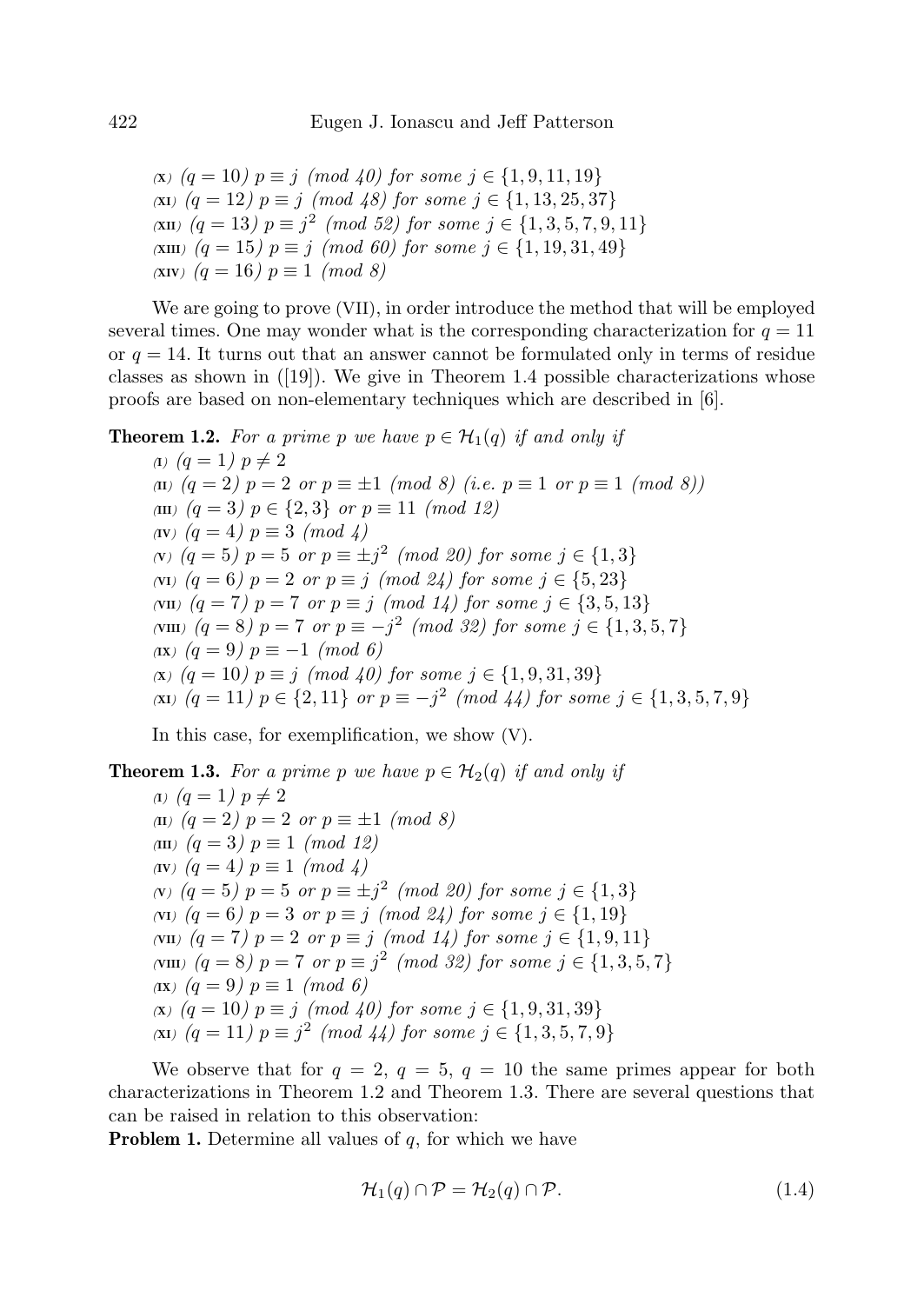$$
Primes of the form \pm a^2 \pm qb^2 \qquad \qquad 423
$$

**Problem 2.** If the equality (1.4) holds true for relatively prime numbers  $q_1$  and  $q_2$ , does is it hold true for  $q_1q_2$ ?

In [6], David Cox begins his classical book on the study of (1.1), with a detailed and well documented historical introduction of the main ideas used and the difficulties encountered in the search of new representations along time. The following abstract characterization in [6] brings more light into this subject:

**(Theorem 12.23 in** [6]) Given a positive integer q, there exists an irreducible polynomial with integer coefficients  $f_q$  of degree  $h(-4q)$ , such that for every odd prime p not dividing q,

$$
p = a2 + qb2 \Leftrightarrow the equations \begin{cases} x2 \equiv -q \pmod{p} \\ fq(x) \equiv 0 \pmod{p} \end{cases}
$$

have integer solutions. An algorithm for computing  $f_q$  exists. (h(D) is the number of classes of primitive positive definite quadratic forms of discriminant D).

While some of the representations included here are classical, others may be more or less known. We found some of the polynomials included here by computational experimentations. For more details in this direction see  $[1]$ ,  $[2]$ ,  $[5]$ ,  $[6]$ ,  $[7]$ ,  $[15]$  and [19].

**Theorem 1.4.** For an odd prime p we have  $p = a^2 + qb^2$  for some integers a, b if and only if

(1)  $(q = 11)$   $p > 2$  and the equation

 $(X^3 + 2X)^2 + 44 \equiv 0 \pmod{p}$  has a solution,

(II) (Euler's conjecture)  $(q = 14)$  the equations

 $X^2 + 14 \equiv 0$  and  $(X^2 + 1)^2 - 8 \equiv 0 \pmod{p}$  have solutions

(III) (q = 17) the equations  $X^2 + 17 \equiv 0$  and  $(X^2 - 1)^2 + 16 \equiv 0 \pmod{p}$ have solutions

(IV)  $(q = 18)$  the equation  $(X^2 - 3)^2 + 18(2^2) \equiv 0 \pmod{p}$  has a solution (v)  $(q = 19)$  the equation  $(X^3 - 4x)^2 + 19(4^2) \equiv 0 \pmod{p}$  has a solution (VI)  $(q = 20)$  the equation  $(X^4 - 4)^2 + 20X^4 \equiv 0 \pmod{p}$  has a solution (XXI)  $(q = 21)$  the equation  $(X^4 + 4)^2 + 84X^4 \equiv 0 \pmod{p}$  has a solution (XXII)  $(q = 22)$  p > 22 and the equation  $(x^2 + 3)^2 + 22(4^2) \equiv 0 \pmod{p}$ has a solution

(XXIII)  $(q = 23)$  the equation  $(X^3 + 15X)^2 + 23(19^2) \equiv 0 \pmod{p}$  has a solution (XXIV)  $(q = 24)$  the equation  $(X^4 + 4)^2 + 24(2X)^4 \equiv 0 \pmod{p}$  has a solution (XXV)  $(q = 25)$  p > 25 the equation  $X^4 + 100 \equiv 0 \pmod{p}$  has a solution  $(XXVI)$   $(q = 26)$ 

(XXVII) (Gauss)  $(q = 27)$   $p \equiv 1 \pmod{3}$  and the equation  $X^3 \equiv 2 \pmod{p}$ has a solution

 $(XXVIII)$   $(q = 28)$ 

(XXVIV)  $(q = 29)$   $p \equiv 1 \pmod{4}$  and the equation  $(X^3 - X)^2 + 116 = 0 \pmod{p}$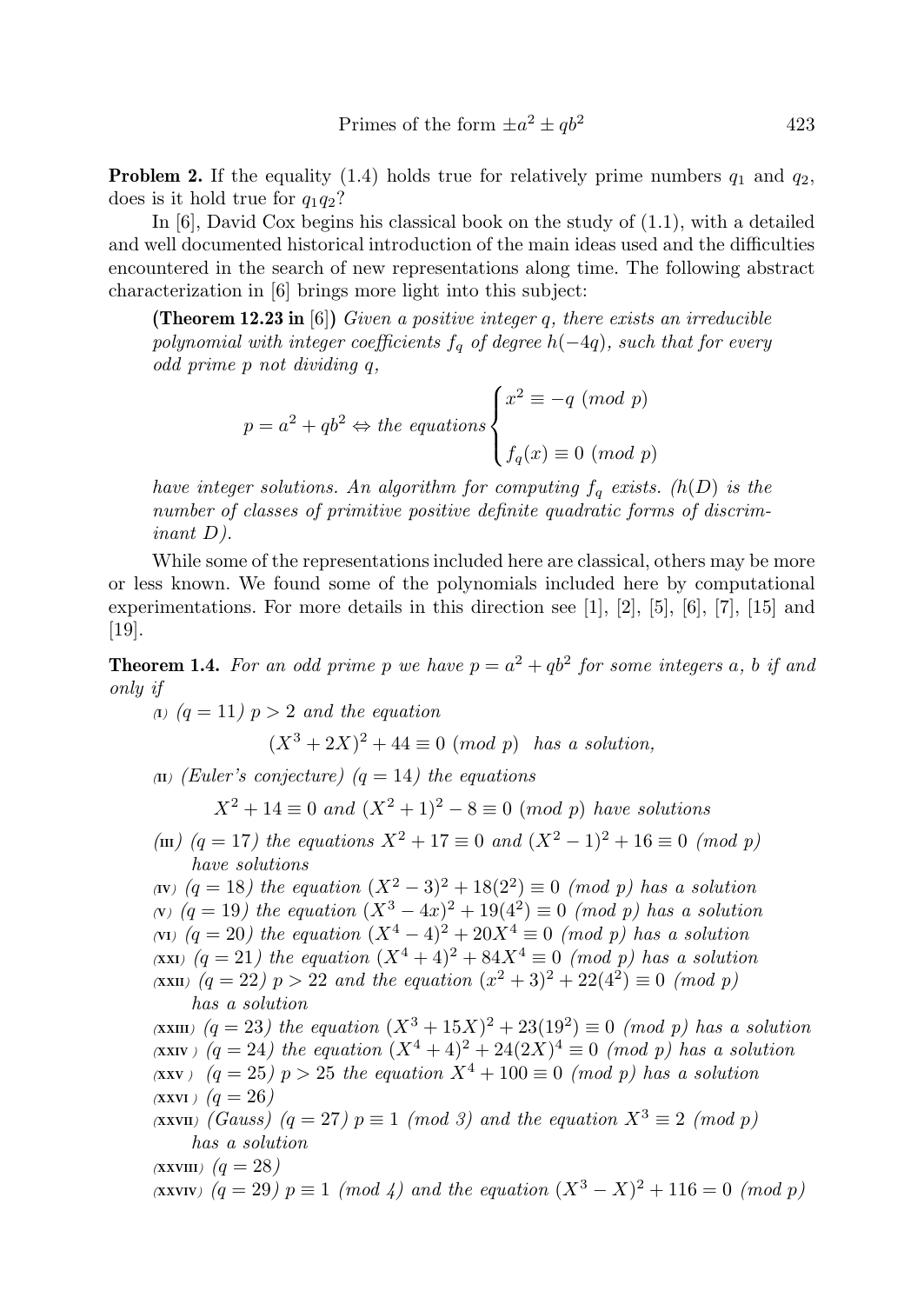has a solution  $(XXX)$   $(q = 30)$  $(XXX)$   $(q = 31)$   $(L.$  Kronecker, pp. 88 [6]) the equation  $(X^3 - 10X)^2 + 31(X^2 - 1)^2 \equiv 0 \pmod{p}$  has a solution  $(XXXII)$   $(q = 32)$   $p \equiv 1 \pmod{8}$  and the equation  $(X^2 - 1)^2 \equiv -1 \pmod{p}$  has a solution. (XXXVII)  $(q = 37)$  the equation  $X^4 + 31X^2 + 9 = 0$  (mod p) has a solution

(LXIV) (Euler's conjecture) (q = 64)  $p \equiv 1 \pmod{4}$  and the equation  $X^4 \equiv 2 \pmod{p}$  has a solution.

Our interest in this subject came from studding the problem of finding all equilateral triangles, in the three dimensional space, having integer coordinates for their vertices (see  $[3]$ ,  $[8]$ ,  $[9]$ , and  $[12]$ ). It turns out that such equilateral triangles exist only in planes  $\mathcal{P}_{a,b,c,f} := \{(x,y,z) \in \mathbb{R}^3 : ax + by + cz = f, f \in \mathbb{Z}\}\$  where a, b, and c are in such way

$$
a^2 + b^2 + c^2 = 3d^2 \tag{1.5}
$$

for some integer d and side-lengths of the triangles are of the form

$$
\ell = d\sqrt{2(m^2 - mn + n^2)}
$$

for some integers  $m$  and  $n$ . Let us include here a curious fact that we ran into at that time.

**Proposition 1.5.** [8] An integer t which can be written as  $t = 3x^2 - y^2$  with  $x, y \in \mathbb{Z}$  is the sum of two squares if and only if t is of the form  $t = 2(m^2 - mn + n^2)$  for some integers m and n.

If we introduce the sets

$$
A := \{ t \in \mathbb{Z} | t = 3x^2 - y^2, x, y \in \mathbb{Z} \},\
$$
  

$$
B := \{ t \in \mathbb{Z} | t = x^2 + y^2, x, y \in \mathbb{Z} \}
$$

and

$$
C := \{ t \in \mathbb{Z} | t = 2(x^2 - xy + y^2), x, y \in \mathbb{Z} \}
$$

then we actually have an interesting relationship between these sets.

Theorem 1.6. For the sets defined above, one has the inclusions

$$
A \cap B \subsetneqq C, \quad B \cap C \subsetneqq A, \quad and \quad C \cap A \subsetneqq B. \tag{1.6}
$$

We include a proof of this theorem in the Section 4. The inclusions in (1.6) are strict as one can see from Figure 1.

Let us observe that there are primes  $p$  with the property that  $2p$  is in all three sets A, B and C. We will show that these primes are the primes of the form  $12k+1$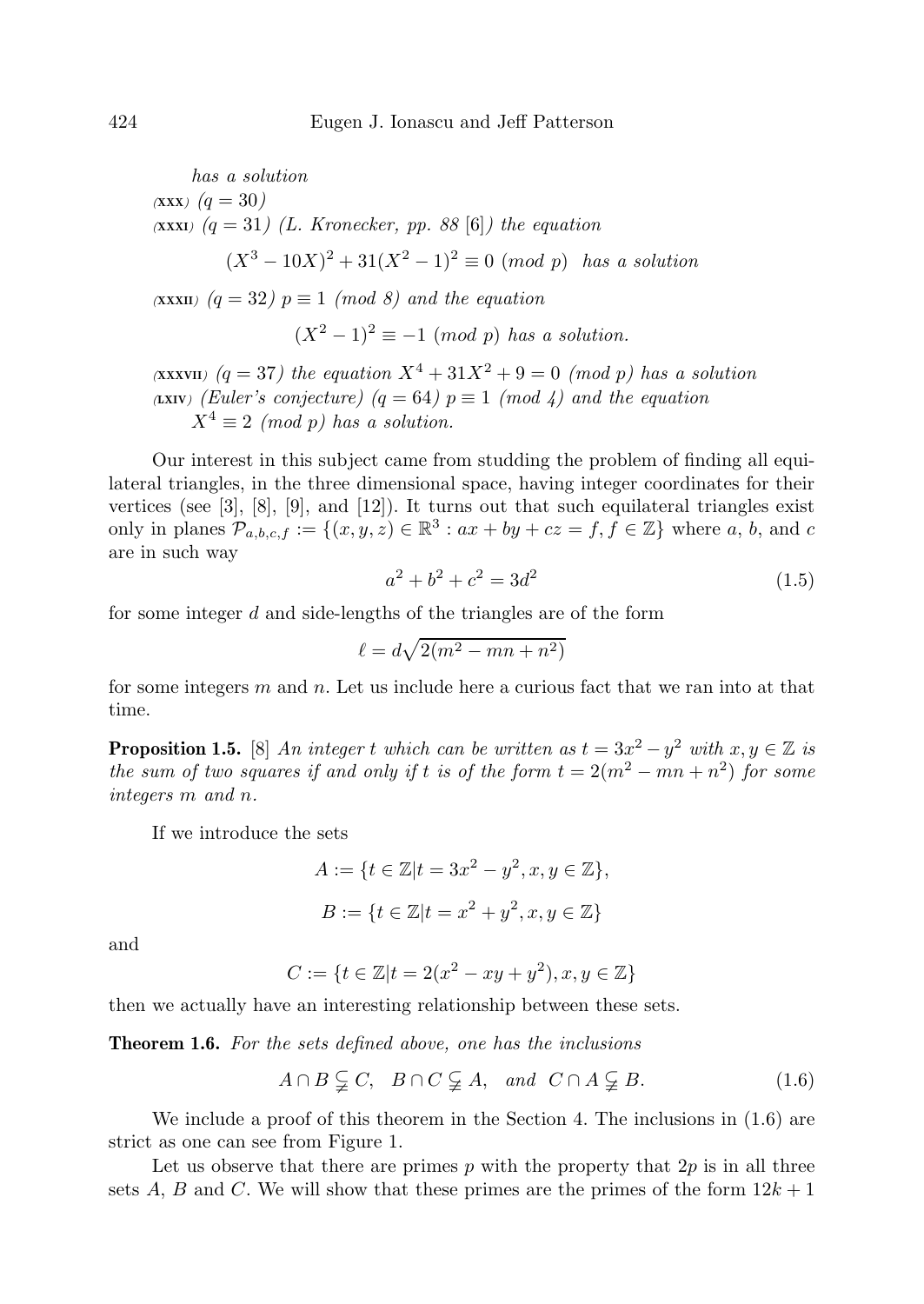

FIGURE 1. "God created the integers, all else is the work of man." Leopold Kronecker

for some integer  $k$ . Some representations for such primes are included next:

$$
13 = (12 + 52)/2 = 32 - 3(4) + 42 = [3(32) - 1]/2
$$
  
\n
$$
37 = (52 + 72)/2 = 32 - 3(7) + 72 = [3(5)2 - 1]/2
$$
  
\n
$$
61 = (12 + 112)/2 = 42 - 4(9) + 92 = [3(92) - 112]/2.
$$
 (1.7)

It is natural to ask whether or not the next forms in the Theorem 1.1 aren't related to similar parameterizations for regular or semi-regular simplices in  $\mathbb{Z}^n$  for bigger values of n. In [20], Isaac Schoenberg gives a characterization of those n's for which a regular simplex exists in  $\mathbb{Z}^n$ . Let us give the restatement of Schoenberg's result which appeared in [16]: all n such that  $n + 1$  is a sum of 1, 2, 4 or 8 odd squares.

As interesting corollaries of these statements we see that if one prime  $p$  has some representation it must have some other type of representation(s). Let us introduce a notation for these classes of primes:

$$
\mathcal{P}_q := \{ p \text{ odd prime} | p = a^2 + qb^2 \text{ for some } a, b \in \mathbb{N} \}.
$$

So we have  $\mathcal{P}_1 = \mathcal{P}_4$ ,  $\mathcal{P}_8 = \mathcal{P}_{16}$  (Gauss, see [21]),  $\mathcal{P}_5 \subset \mathcal{P}_1$ ,  $\mathcal{P}_{10} \subset \mathcal{P}_2$ , ... In the same spirit, we must bring to reader's attention, that in the case  $q = 32$  there exists a characterization due to Barrucand and Cohn [1], which can be written with our notation as

$$
\mathcal{P}_{32} = \{ p \mid p \equiv 1 \pmod{8}, \text{there exists } x \text{ such that } x^8 \equiv -4 \pmod{p} \}.
$$

We observe that  $(xxxii)$  in Theorem 1.4 implies this characterization because  $x^8 + 4 = (x^4 - 2x^2 + 2)(x^4 + 2x^2 + 2)$  and clearly  $(x^2 - 1)^2 + 1 = x^4 - 2x^2 + 2$ . In fact, the two statements are equivalent. Indeed, if a is a solution of  $x^8 + 4 \equiv 0 \pmod{p}$ then we either have  $x^4 - 2x^2 + 2 \equiv 0 \pmod{p}$  or  $x^4 + 2x^2 + 2 \equiv 0 \pmod{p}$ . We know that there exists a solution b of  $x^2 + 1 \equiv 0 \pmod{p}$ . Hence if  $a^4 + 2a^2 + 2 \equiv 0 \pmod{p}$ then  $(ab)^4 - 2(ab)^2 + 2 \equiv 0 \pmod{p}$  which shows that the equation  $x^4 - 2x^2 + 2 \equiv 0$ (mod p ) always has a solution.

Also, another classical result along these lines is Kaplansky's Theorem ([14]):

**Theorem 1.7.** A prime of the form  $16n+9$  is in  $\mathcal{P}_{32} \setminus \mathcal{P}_{64}$  or in  $\mathcal{P}_{64} \setminus \mathcal{P}_{32}$ . For a prime p of the form  $16n + 1$  we have  $p \in \mathcal{P}_{32} \cap \mathcal{P}_{64}$  or  $p \notin \mathcal{P}_{64} \cup \mathcal{P}_{32}$ .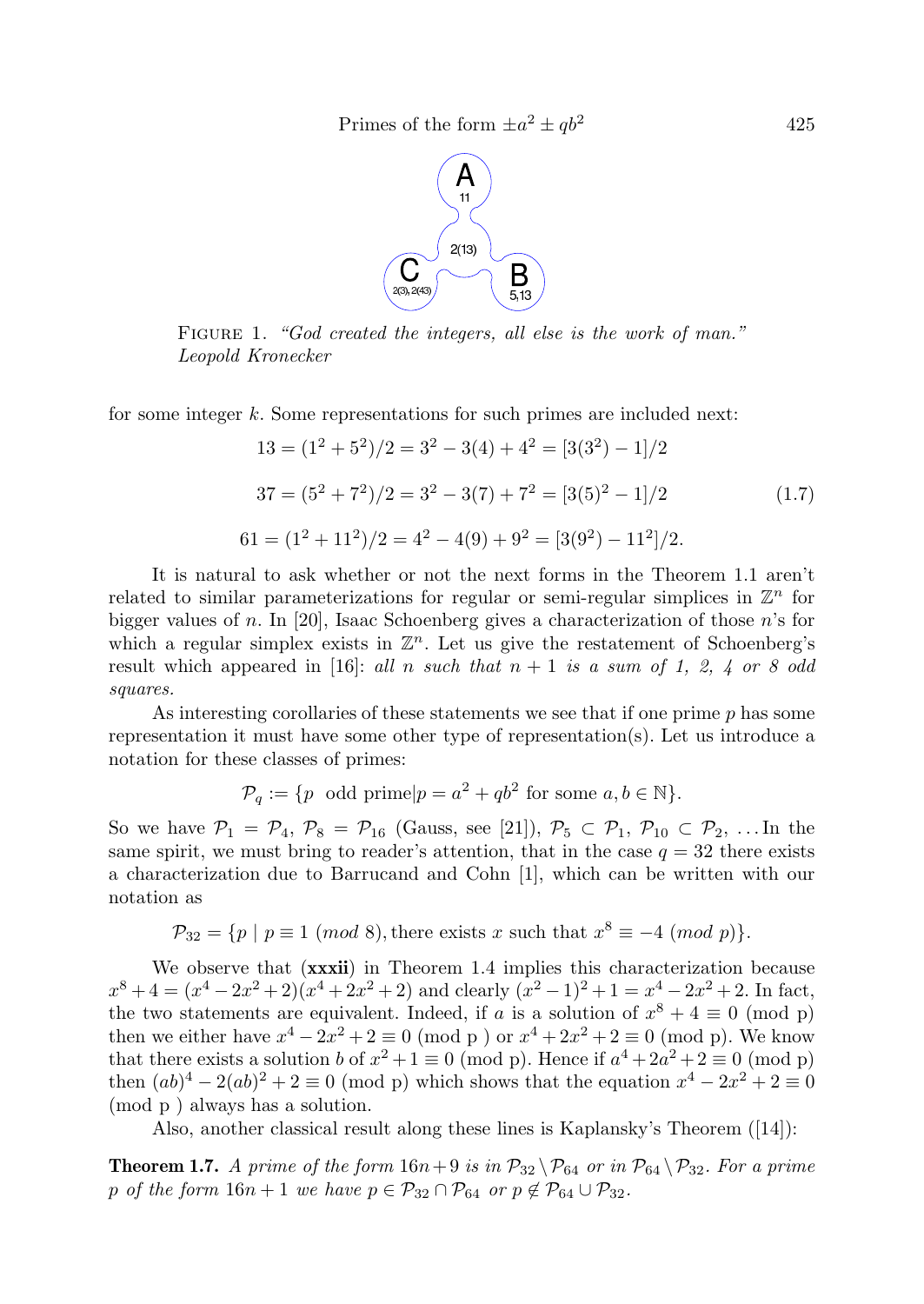For further developments similar to Kaplansky's result we refer to [2]. One can show that the representations in Theorem 1.1 are unique (see Problem 3.23 in [6]).

#### 2. Case (vii)

We are going to use elementary methods in the next three sections and the well known Law of Reciprocity.

**Theorem 2.1.** [Gauss] For every p and q odd prime numbers we have

$$
\left(\frac{p}{q}\right)\left(\frac{q}{p}\right) = (-1)^{\frac{p-1}{2}\frac{q-1}{2}}.\tag{2.1}
$$

with notation  $\left(\frac{1}{r}\right)$  $\frac{1}{p}$ , defined for every odd prime p and every a coprime with p known as the Legendre symbol:

$$
\left(\frac{a}{p}\right) = \begin{cases} 1 \text{ if the equation } x^2 \equiv a \pmod{p} \text{ has a solution,} \\ -1 \text{ if the equation } x^2 \equiv a \pmod{p} \text{ has no solution} \end{cases}
$$
\n(2.2)

We think that this method can be used to prove all the statements in Theorem 1.1, Theorem 1.3 and Theorem 1.2. We learned about this next technique from [17] and [18].

Necessity. If  $p = x^2 + 7y^2$  then  $p \equiv x^2 \pmod{7}$ . Clearly we may assume  $p > 7$ . Therefore, x may be assumed to be different of zero. Then the residues of  $p \pmod{7}$ are 1, 2, or 4. Let us suppose that  $p \equiv r \pmod{14}$  with  $r \in \{0, 1, 2, ..., 13\}$ . Because p is prime, r must be an odd number, not a multiple of 7 and which equals 1, 2 or 4 (mod 7). This leads to only three such residues, i.e.  $r \in \{1, 9, 11\}$ , which are covered by the odd squares  $j^2$ ,  $j \in \{1, 3, 5\}$ .

Sufficiency. We may assume that  $p > 2$ . Let us use the hypothesis to show that the equation  $x^2 = -7$  has a solution. Let p be a prime of the form  $14k + r$ ,  $r \in \{1, 9, 11\}$ ,  $k \in \mathbb{N} \cup \{0\}$ . By the Quadratic Reciprocity, we have  $(\frac{7}{p}) (\frac{p}{7}) = (-1)^{\frac{3(p-1)}{2}}$ . Since  $\left(\frac{-1}{p}\right) = (-1)^{\frac{p-1}{2}}, \text{ then}$ 

$$
\left(\frac{-7}{p}\right) = (-1)^{\frac{p-1}{2}} \left(\frac{7}{p}\right) = (-1)^{\frac{p-1}{2} + \frac{3(p-1)}{2}} \left(\frac{p}{7}\right) = \left(\frac{r'}{7}\right),
$$

where  $p = 7(2k') + r', r' \in \{0, 1, ..., 6\}$ . This shows that if  $r' \in \{1, 2, 4\}$  we have a solution  $x_0$  for the equation  $x^2 \equiv -7 \pmod{p}$ .

Let us now apply the Pigeonhole Principle: we let  $m \in \mathbb{N}$  be in such a way that  $m^2 < p < (m+1)^2$ . We consider the function  $g: \{0, 1, 2, ..., m\} \times \{0, 1, 2, ..., m\} \rightarrow$  $\{0, 1, 2, ..., p-1\}$  defined by  $g(u, v) \equiv u + vx_0 \pmod{p}$ . Since  $(m + 1)^2 > p$ , we must have two distinct pairs  $(a'', b'')$  and  $(a', b')$  such that  $g(a'', b'') = g(a', b')$ . Then  $a'' - a' \equiv (b' - b'')x_0 \pmod{p}$ . Then, if we let  $a = a'' - a'$ , and  $b = b' - b''$  we get that  $0 < q := a^2 + 7b^2 \equiv b^2(x_0^2 + 7) \equiv 0 \pmod{p}$ . But,  $q = a^2 + 7b^2 \le m^2 + 7m^2 =$  $8m^2 < 8p$ . It follows that  $q \in \{p, 2p, 3p, 4p, 5p, 6p, 7p\}$ . We need to eliminate the cases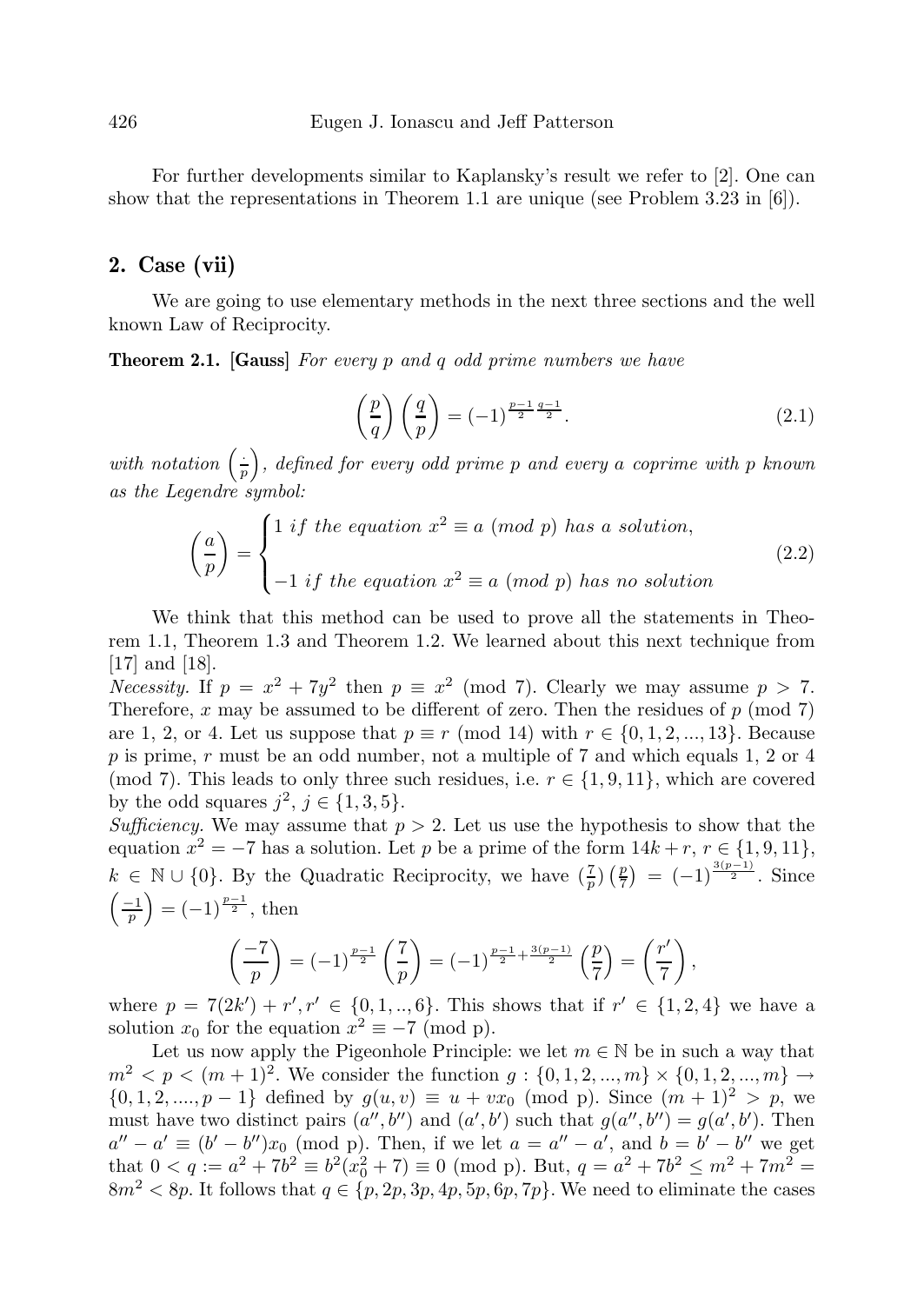$q \in \{2p, 3p, 4p, 5p, 6p, 7p\}$ . If  $q = 7p$  then  $7p = a^2 + 7b^2$  which implies that a is a multiple of 7, or  $a = 7a'$ , which gives  $p = b^2 + 7a'^2$  as wanted.

If  $q = 3p$ , then  $q = 3(14k' + r) = 7l + s$  where  $s \in \{3, 5, 6\}$ . But this is impossible because  $q \equiv a^2 \pmod{7}$ . The same argument works if  $q = 6p$ , because  $r' \in \{1, 2, 4\}$  if and only if  $6r' \in \{3, 5, 6\}$  (mod 7). Similarly, the case  $p = 5p$  is no difference.

If  $q = 2p$  or  $a^2 + 7b^2 = 2p$  implies that a and b cannot be both odd, since in this case  $a^2 + 7b^2$  is a multiple of 8 and 2p is not. Therefore a and b must be both even, but that shows that  $2p$  is a multiple of 4. Again this is not the case.

Finally, if  $q = 4p$  then the argument above works the same way but in the end we just simplify by a 4.

#### **3.** Cases  $q \in \{11, 17, 19\}$

Given a big prime  $p$ , the characterizations in Theorem 1.4 cannot be easily checked. Instead, one can show a similar result that is slightly less but in the same spirit of Theorem 1.1.

**Theorem 3.1.** (i) A prime  $p > 17$  is of the form  $a^2 + 17b^2$  or  $2p = a^2 + 17b^2$ , for some  $a, b \in \mathbb{N}$  if and only if  $p \equiv (2j + 1)^2 \pmod{68}$  for some  $j = 0, ..., 7$ .

(ii) The representation of a prime as in part  $(a)$  is exclusive, i.e. a prime p cannot be of the form  $a^2 + 17b^2$  and at the same time  $2p = x^2 + 17y^2$ , for some  $x, y \in \mathbb{N}$ .

Proof. (i)

"  $\Rightarrow$  " If the prime p can be written  $p = a^2 + 17b^2$  then  $p \equiv a^2 \pmod{17}$  with a not divisible by 17. We observe that a and b cannot be both odd or both even. Then  $p \equiv 1$ (mod 4). If  $p = 68k+r$  with  $r \in \{0, 1, 2, ..., 67\}$  then  $r \equiv 1 \pmod{4}$ , not a multiple of 17 and a quadratic residue modulo 17, i.e.  $r = 17l + r'$  with  $r' \in \{1, 2, 4, 8, 9, 13, 15, 16\}$ . This gives  $r \in \{1, 9, 13, 21, 25, 33, 49, 53\}$ . One can check that these residues are covered in a one-to-one way by the odd squares  $j^2$ ,  $j \in \{1, 3, 5, 7, 9, 11, 13, 15\}.$ 

If  $2p = a^2 + 17b^2$  then  $2p \equiv a^2 \pmod{17}$  with a not divisible by 17. In this case a and b must be both odd and then  $2p = a^2 + 17b^2 \equiv 2 \pmod{8}$ . This implies, as before, that  $p \equiv 1 \pmod{4}$ . If  $p = 68k + r$  with  $r \in \{0, 1, 2, ..., 67\}$  then  $r \equiv 1 \pmod{4}$ . 4), not divisible by 17 and  $2r$  is a quadratic residue modulo 17. Interestingly enough, we still have  $r \in \{1, 9, 13, 21, 25, 33, 49, 53\}.$ 

"  $\Leftarrow$  " We have  $p \equiv j^2 \pmod{17}$  and so  $\left(\frac{p}{17}\right) = 1$ . By the Theorem 2.1, we have  $(\frac{17}{p})(\frac{p}{17}) = (-1)^{8(\frac{p-1}{2})} = 1$  which implies  $(\frac{17}{p}) = 1$ .

Since  $\left(\frac{-1}{p}\right) = (-1)^{\frac{p-1}{2}}$ , we get that  $\left(\frac{-17}{p}\right) = (-1)^{\frac{p-1}{2}}$ . If  $p = 68k + j^2$  with  $j \in \{1, 3, 5, 7, 9, 11, 13, 15\}$ , we see that  $\left(\frac{-17}{p}\right)^{r} = 1$ . Therefore  $x^{2} \equiv -17 \pmod{p}$  has a solution  $x_0$ . As in the case  $q = 7$ , if we use the same idea of the Pi Pigeonhole Principle we obtain that  $q = a^2 + 17b^2 < 18p$  for some  $a, b \in \mathbb{Z}$  and  $q \equiv 0 \pmod{p}$ . Hence  $q = \ell p$  with  $\ell \in \{1, 2, ..., 17\}$ . We may assume that  $gcd(a, b) = 1$ , otherwise we can simplify the equality  $q = \ell p$  by  $gcd(a, b)$  which cannot be p. Clearly if  $\ell = 1, \ell = 2$ or  $\ell = 17$  we are done. Since  $q \equiv 0, 1$  or 2 (mod 4) and  $p \equiv 1 \pmod{4}$  we cannot have  $\ell \in \{3, 7, 11, 15\}$ . If  $\ell \in \{4, 8, 12, 16\}$ ,  $\ell = 4\ell'$ , we can simplify the equality by a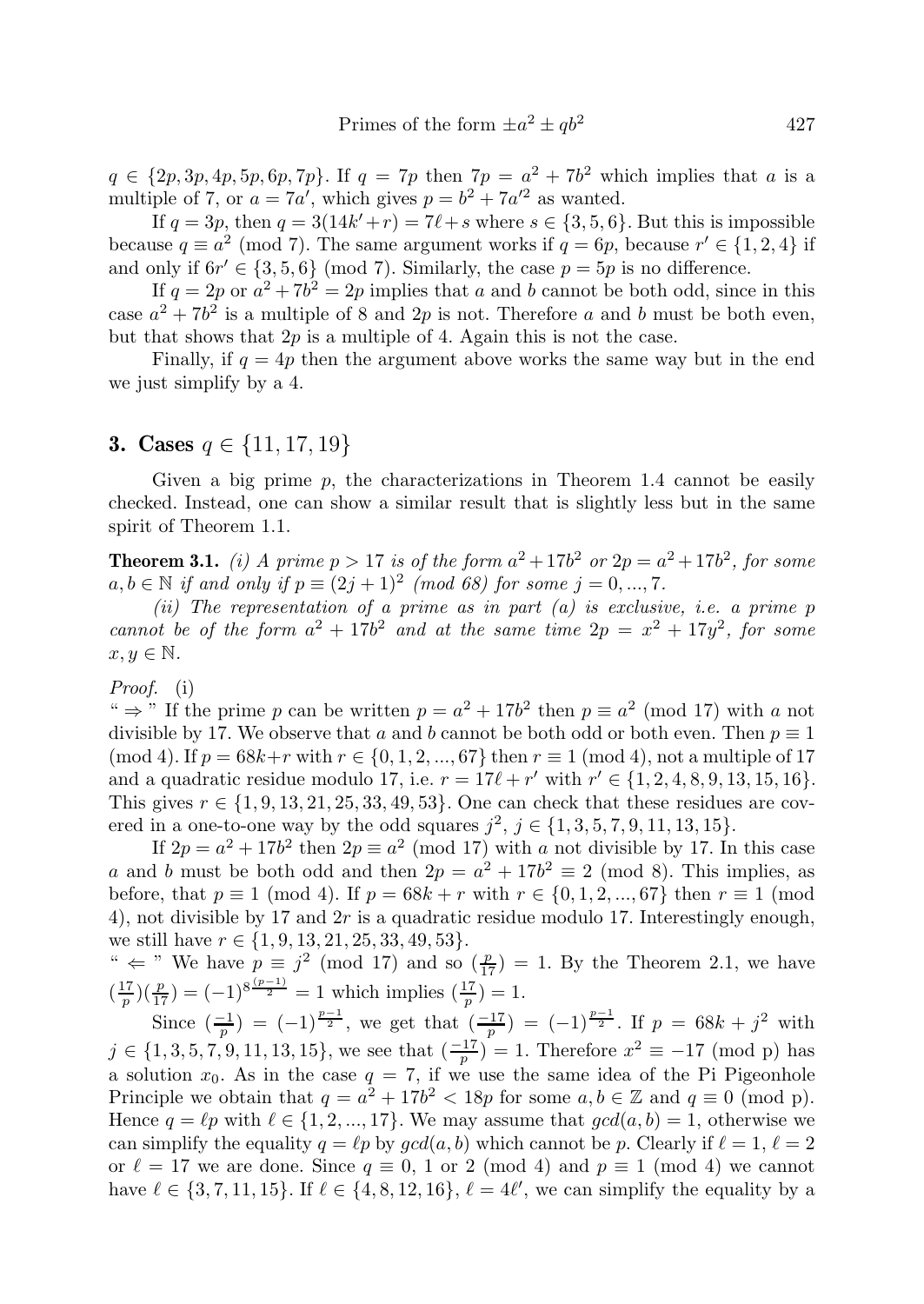4 and reduce this case to  $\ell' \in \{1, 2, 3, 4\}$ . Each one of these situations leads to either the conclusion of our claim or it can be excluded as before or reduced again by a 4.

(Case  $\ell = 5$  or  $\ell = 10$ ) Hence  $q = \ell p = a^2 + 17b^2 \equiv a^2 + 2b^2 \equiv 0 \pmod{5}$ . If b is not a multiple of 5 then this implies  $x^2 \equiv -2 \pmod{5}$  which is not true. Hence b must be a multiple of 5 and then so must be a. Then the equality  $\ell p = a^2 + 17b^2$ implies that  $\ell p$  is a multiple of 25 which is not possible.

(Case  $\ell = 6$  or  $\ell = 14$ ) In this case we must have a and b odd and then  $q =$  $2(4s+1) = \ell p$  which is not possible.

(Case  $\ell = 13$ ) In this case  $4q = (2a)^2 + 17(2b)^2 = 2p(3^2 + 17(1)^2)$ . We will use Euler's argument ([6], Lemma 1.4, p. 10) here. If we calculate  $M = (2b)^2[3^2 +$  $17(1)^2 - 4q = [3(2b) - 2a][3(2b) + 2a]$ , we see that  $2(13)$  divides M and so it divides either  $3(2b) - 2a$  or  $3(2b) + 2a$ . Without loss of generality we may assume that  $2(13)$ divides  $3(2b) - 2a$ . Hence, we can write  $3(2b) - 2a = 2(13)d$  for some  $d \in \mathbb{Z}$ . Next, we calculate

$$
2a + 17d = 3(2b) - 2(13)d + 17d = 3(2b) - 9d,
$$

which implies that  $2a + 17d = 3e$  for some  $e \in \mathbb{Z}$ . Also, from the above equality we get that  $2b = e + 3d$ . Then

$$
2p(26) = 4q = (2a)^2 + 17(2b)^2 = (3e - 17d)^2 + 17(e + 3d)^2 = 26(e^2 + 17d^2) \Rightarrow
$$
  

$$
2p = e^2 + 17d^2.
$$

(Case  $\ell = 9$ ) We have  $4q = (2a)^2 + 17(2b)^2 = 2p(1^2 + 17(1)^2)$ . We calculate  $M = (2b)^2[1^2 + 17(1)^2] - 4q = (2b - 2a)(2b + 2a)$ , we see that 2(9) divides M and so it divides either  $2b - 2a$  or  $2b + 2a$ . We need to look into two possibilities now. First 2(9) divides one of the factors  $2b - 2a$  or  $2b + 2a$ , or 2(3) divides each one of them. In the second situation we can see that 3 divides  $4a = 2b + 2a - (2b - 2a)$ and so 3 must divide b too. This last possibility is excluded by the assumption that  $gcd(a, b) = 1$ . Without loss of generality we may assume that 2(9) divides  $2b - 2a$ . Hence, we can write  $2b-2a = 2(9)d$  for some  $d \in \mathbb{Z}$ . We set,  $2a = e-17d$  and observe that  $2b = 2a + 18d = e - 17d + 18d = e + d$ . Then

$$
2p(18) = 4q = (2a)^2 + 17(2b)^2 = (e - 17d)^2 + 17(e + d)^2 = 18(e^2 + 17d^2) \Rightarrow
$$
  

$$
2p = e^2 + 17d^2.
$$

(ii) To show this claim, we may use Euler's argument as above.  $\Box$ 

For primes q which are multiples of four minus one, the patterns suggest that we have to change the modulo but also there are more trickier changes. Let us look at the cases  $q = 11$  and  $q = 19$ . In case  $q = 11$ , we have seen that the quadratic form  $a^2 + 11b^2$  in Theorem 1.1 can be separated by a polynomial from the other possible forms of representing primes which are quadratic residues of odd numbers modulo 22.

**Theorem 3.2.** (i) A prime  $p > 11$  is of the form  $a^2 + 11b^2$  or  $3p = a^2 + 11b^2$ , for some  $a, b \in \mathbb{N}$  if and only if  $p \equiv (2j + 1)^2 \pmod{22}$  for some  $j = 0, ..., 4$ .

(ii) A prime  $p > 19$  satisfies  $4p = a^2 + 19b^2$ , for some  $a, b \in \mathbb{N}$  if and only if  $p \equiv (2j+1)^2 \pmod{38}$  for some  $j = 0, ..., 8$ .

(iii) The representations of a prime as in part  $(i)$  are exclusive, i.e. a prime p cannot be in both representations.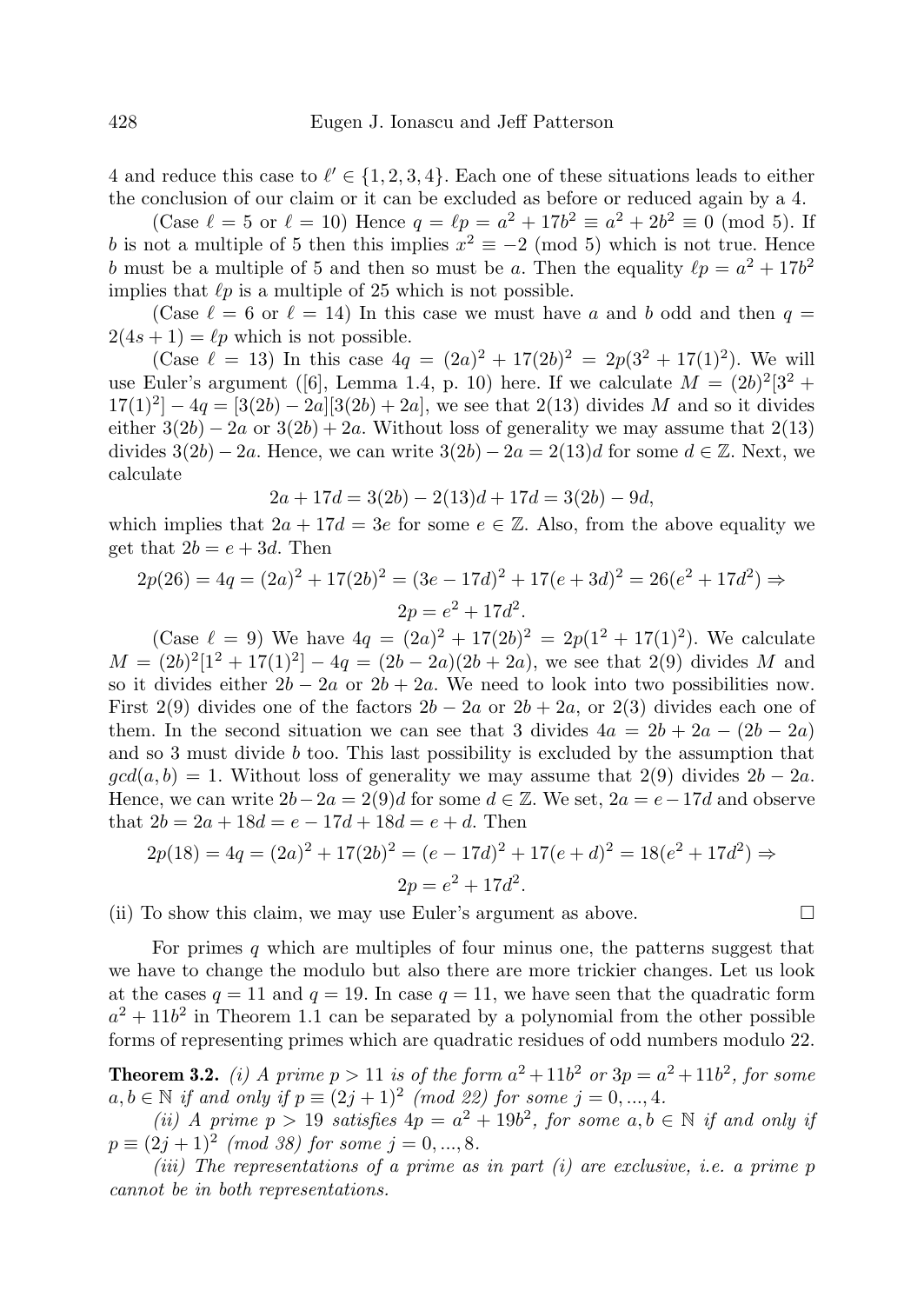We leave these proofs for the interested reader.

## 4. Proof of Theorem 1.6

Clearly the inclusions  $A \cap B \subset C$  and  $C \cap A \subset B$  are covered by Proposition 1.5. To show  $B \cap C \subset A$  we will first prove it for  $t = 2p$  with p a prime. Since  $2p = a^2 + b^2$ we have  $a^2 \equiv -b^2 \pmod{p}$ . Because  $p > 2$ , a cannot be divisible by p and so it has an inverse (mod p) say  $a^{-1}$ . This shows that  $x_0 = ba^{-1}$  is a solution of the equation  $x^2 \equiv -1 \pmod{p}$ . Similarly since  $2p = 2(x^2 - xy + y^2)$  we get that  $4(x^2 - xy + y^2) =$  $(2x - y)^2 + 3y^2 \equiv 0 \pmod{p}$ . This gives a solution  $y_0$  of the equation  $x^2 \equiv -3 \pmod{p}$ . p). So, we have  $z_0 = x_0 y_0$  satisfying  $z_0^2 \equiv 3 \pmod{p}$ . Let us now apply the Pigeonhole Principle as before: we let  $m \in \mathbb{N}$  be in such a way that  $m^2 < p < (m+1)^2$ . We consider the function  $g: \{0, 1, 2, ..., m\} \times \{0, 1, 2, ..., m\} \rightarrow \{0, 1, 2, ..., p-1\}$  defined by  $g(u, v) \equiv u + vz_0 \pmod{p}$ . Since  $(m+1)^2 > p$ , we must have two distinct pairs  $(a'', b'')$ and  $(a', b')$  such that  $g(a'', b'') = g(a', b')$ . Then  $a'' - a' \equiv (b' - b'')z_0 \pmod{p}$ . Then, if we let  $r = a'' - a'$ , and  $s = b' - b''$  we get that  $q := r^2 - 3s^2 \equiv s^2(z_0^2 - 3) \equiv 0 \pmod{p}$ . So, q needs to be a multiple of p. If  $q = 0$  then  $r = \pm s\sqrt{3}$  which is not possible because r and s are integers not both equal to zero. If  $q > 0$  then  $0 < q \leq r^2 < p$ , which is again impossible. It remains that  $q < 0$ , and so  $0 < -q = 3s^2 - r^2 \le 3s^2 < 3p$ . This leaves only two possibilities for q: either  $q = -p$  or  $q = -2p$ . Hence, we need to exclude the case  $3s^2 - r^2 = p$ . This implies  $4p = 12s^2 - 4r^2 = (2x - y)^2 + 3y^2$ . Then  $4r^2 + (2x - y)^2 \equiv 0 \pmod{3}$ . Since -1 is not a quadratic residue modulo 3 we must have r divisible by 3 which is gives  $p = 3$  but we cannot have  $6 = a^2 + b^2$ . It remains that  $2p = 3s^2 - r^2$ . Let us observe that in this case s and r cannot be both even or of different parities since  $p$  must be of the form  $4k + 1$ . Hence, we have the representation  $p = (\frac{3s+r}{2})^2 - 3(\frac{s+r}{2})^2$ .

To prove the inclusion in general we just need to observe that for any number  $t \in B \cap C$  and a prime  $p > 2$  dividing t, then if p is of the form  $4k + 3$  then it divides a and b and so  $p^2$  divides t. The same is true if p is of the form  $6k - 1$ . Clearly all the primes that appear in the decomposition of t to an even power they can be factored out and reduce the problem to factors of the form  $12k + 1$  but for these factors we can apply the above argument and use the identities:

$$
(y2 – 3x2)(v2 – 3u2) = (3ux + vy)2 – 3(xv + uy)2,
$$
  

$$
2(x2 - 3y2) = 3(x + y)2 – (x + 3y)2.
$$

#### References

- [1] Barrucand, P., Cohn, H., Note on primes of type  $x^2+32y^2$ , class number and residuacity, J. Reine Angew. Math., 238(1969), 67-70.
- [2] Brink, D., Five peculiar theorems on simultaneous representation of primes by quadratic forms, J. Number Theory, **129**(2009), no. 2, 464-468.
- [3] Chandler, R., Ionascu, E.J., A characterization of all equilateral triangles in  $\mathbb{Z}^3$ , Integers, Art. A19, 8(2008).
- [4] Cohn, H., A course in computational algebraic number theory, Springer, 1996.